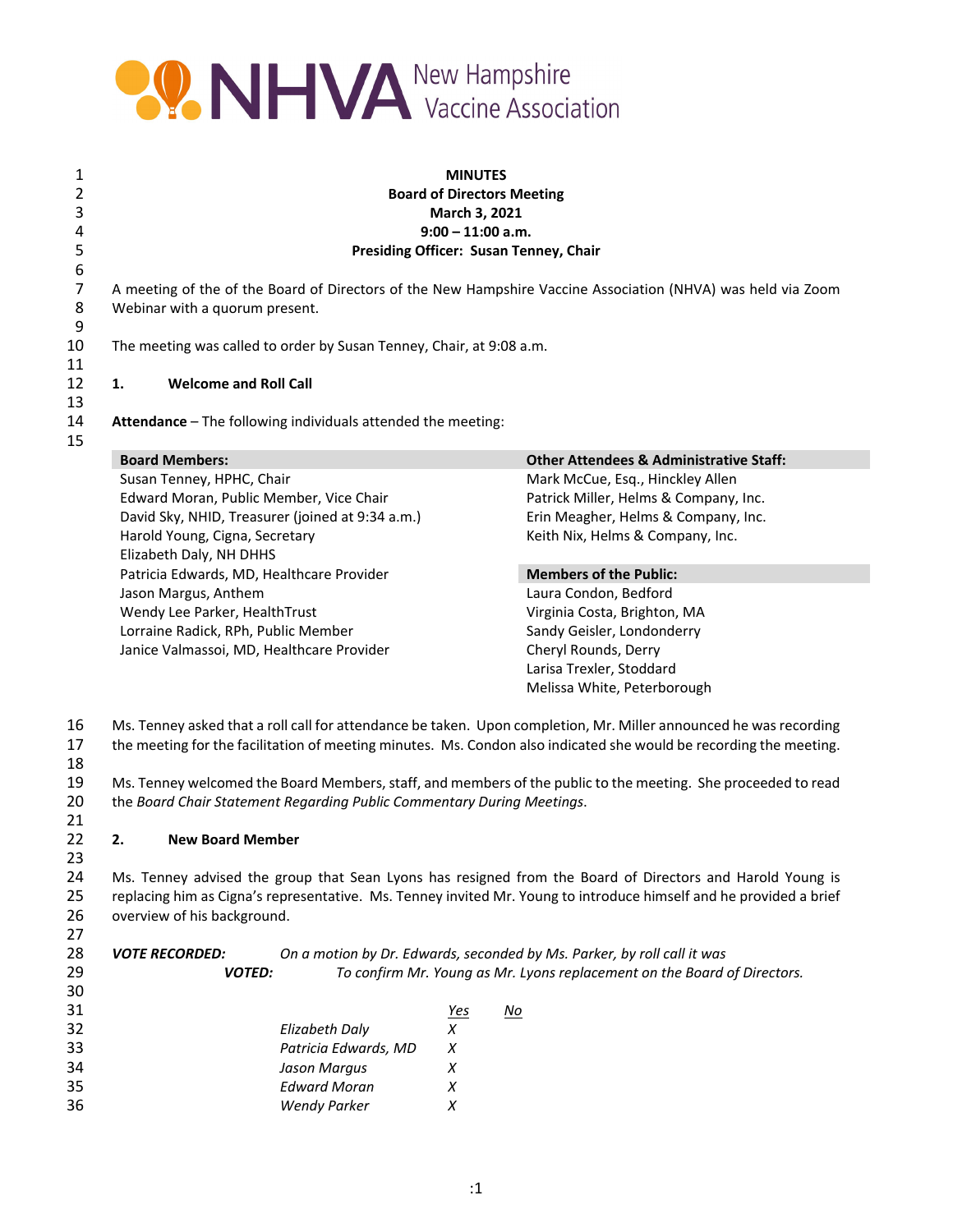

| 37<br>38<br>39<br>40<br>41       |    |                                   | Lorraine Radick, RPh<br>Susan Tenney<br>Janice Valmassoi, MD<br><b>Harold Young</b> | X<br>X<br>X |                                                | Abstained                                                                                                                                                                                                                                                                                                                                                                                                                                                              |
|----------------------------------|----|-----------------------------------|-------------------------------------------------------------------------------------|-------------|------------------------------------------------|------------------------------------------------------------------------------------------------------------------------------------------------------------------------------------------------------------------------------------------------------------------------------------------------------------------------------------------------------------------------------------------------------------------------------------------------------------------------|
| 42<br>43<br>44<br>45<br>46<br>47 |    | Young for the position.           |                                                                                     |             |                                                | Ms. Tenney welcomed Mr. Young to the Board. She then advised the Board that Mr. Lyons held the position of<br>Board Secretary and asked if someone would like to volunteer to fill the role in the interim until the term ends mid-<br>summer. Mr. Miller explained that there had been discussion with Mr. Lyons and Mr. Young prior to the meeting<br>and Mr. Young agreed to fill this position on an interim basis. Ms. Tenney asked if someone would nominate Mr. |
| 48                               |    | <b>VOTE RECORDED:</b>             | On a motion by Ms. Daly, seconded by Mr. Moran, by roll call it was                 |             |                                                |                                                                                                                                                                                                                                                                                                                                                                                                                                                                        |
| 49                               |    | <b>VOTED:</b>                     | To appoint Mr. Young as interim Board Secretary.                                    |             |                                                |                                                                                                                                                                                                                                                                                                                                                                                                                                                                        |
| 50                               |    |                                   |                                                                                     |             |                                                |                                                                                                                                                                                                                                                                                                                                                                                                                                                                        |
| 51                               |    |                                   |                                                                                     | <u>Yes</u>  | $\underline{\mathsf{M}}\underline{\mathsf{o}}$ |                                                                                                                                                                                                                                                                                                                                                                                                                                                                        |
| 52                               |    |                                   | <b>Elizabeth Daly</b>                                                               | X           |                                                |                                                                                                                                                                                                                                                                                                                                                                                                                                                                        |
| 53                               |    |                                   | Patricia Edwards, MD                                                                | Х           |                                                |                                                                                                                                                                                                                                                                                                                                                                                                                                                                        |
| 54                               |    |                                   | Jason Margus                                                                        | Х           |                                                |                                                                                                                                                                                                                                                                                                                                                                                                                                                                        |
| 55                               |    |                                   | <b>Edward Moran</b>                                                                 | X           |                                                |                                                                                                                                                                                                                                                                                                                                                                                                                                                                        |
| 56                               |    |                                   | <b>Wendy Parker</b>                                                                 | X           |                                                |                                                                                                                                                                                                                                                                                                                                                                                                                                                                        |
| 57                               |    |                                   | Lorraine Radick, RPh                                                                | X           |                                                |                                                                                                                                                                                                                                                                                                                                                                                                                                                                        |
| 58                               |    |                                   | Susan Tenney                                                                        | X           |                                                |                                                                                                                                                                                                                                                                                                                                                                                                                                                                        |
| 59                               |    |                                   | Janice Valmassoi, MD                                                                | X           |                                                |                                                                                                                                                                                                                                                                                                                                                                                                                                                                        |
| 60                               |    |                                   | <b>Harold Young</b>                                                                 | $\chi$      |                                                |                                                                                                                                                                                                                                                                                                                                                                                                                                                                        |
| 61                               |    |                                   |                                                                                     |             |                                                |                                                                                                                                                                                                                                                                                                                                                                                                                                                                        |
| 62                               | 3. |                                   | Review and Acceptance of the January 13, 2021 Board Meeting Minutes                 |             |                                                |                                                                                                                                                                                                                                                                                                                                                                                                                                                                        |
| 63                               |    |                                   |                                                                                     |             |                                                |                                                                                                                                                                                                                                                                                                                                                                                                                                                                        |
| 64                               |    |                                   |                                                                                     |             |                                                | Ms. Tenney asked if there were any changes related to the draft January 13, 2021 minutes. Ms. Radick indicated                                                                                                                                                                                                                                                                                                                                                         |
| 65                               |    |                                   |                                                                                     |             |                                                | that on line 167 the word "your" should be replaced with "her". Mr. Miller stated that will be corrected. There were                                                                                                                                                                                                                                                                                                                                                   |
| 66                               |    | no other corrections or comments. |                                                                                     |             |                                                |                                                                                                                                                                                                                                                                                                                                                                                                                                                                        |
| 67                               |    |                                   |                                                                                     |             |                                                |                                                                                                                                                                                                                                                                                                                                                                                                                                                                        |
| 68                               |    | <b>VOTE RECORDED:</b>             | On a motion by Mr. Moran, seconded by Ms. Daly, by roll call it was                 |             |                                                |                                                                                                                                                                                                                                                                                                                                                                                                                                                                        |
| 69                               |    | <b>VOTED:</b>                     |                                                                                     |             |                                                | To accept the January 13, 2021 Board Meeting minutes with the noted correction.                                                                                                                                                                                                                                                                                                                                                                                        |
| 70                               |    |                                   |                                                                                     |             |                                                |                                                                                                                                                                                                                                                                                                                                                                                                                                                                        |
| 71                               |    |                                   |                                                                                     | <u>Yes</u>  | No                                             |                                                                                                                                                                                                                                                                                                                                                                                                                                                                        |
| 72                               |    |                                   | <b>Elizabeth Daly</b>                                                               | X           |                                                |                                                                                                                                                                                                                                                                                                                                                                                                                                                                        |
| 73                               |    |                                   | Patricia Edwards, MD                                                                | X           |                                                |                                                                                                                                                                                                                                                                                                                                                                                                                                                                        |
| 74                               |    |                                   | Jason Margus                                                                        | X           |                                                |                                                                                                                                                                                                                                                                                                                                                                                                                                                                        |
| 75                               |    |                                   | <b>Edward Moran</b>                                                                 | X           |                                                |                                                                                                                                                                                                                                                                                                                                                                                                                                                                        |
| 76                               |    |                                   | <b>Wendy Parker</b>                                                                 |             |                                                | Abstained                                                                                                                                                                                                                                                                                                                                                                                                                                                              |
| 77                               |    |                                   | Lorraine Radick, RPh                                                                | X           |                                                |                                                                                                                                                                                                                                                                                                                                                                                                                                                                        |
| 78                               |    |                                   | Susan Tenney                                                                        | X           |                                                |                                                                                                                                                                                                                                                                                                                                                                                                                                                                        |
| 79                               |    |                                   | Janice Valmassoi, MD                                                                | X           |                                                |                                                                                                                                                                                                                                                                                                                                                                                                                                                                        |
| 80                               |    |                                   | <b>Harold Young</b>                                                                 |             |                                                | Abstained                                                                                                                                                                                                                                                                                                                                                                                                                                                              |
| 81                               |    |                                   |                                                                                     |             |                                                |                                                                                                                                                                                                                                                                                                                                                                                                                                                                        |
| 82                               | 4. | <b>Executive Director Update</b>  |                                                                                     |             |                                                |                                                                                                                                                                                                                                                                                                                                                                                                                                                                        |
| 83                               |    |                                   |                                                                                     |             |                                                |                                                                                                                                                                                                                                                                                                                                                                                                                                                                        |
| 84                               |    |                                   |                                                                                     |             |                                                | Ms. Tenney invited Mr. Miller to provide his update. Mr. Miller began with a review of the January 2021 unaudited                                                                                                                                                                                                                                                                                                                                                      |
| 85                               |    |                                   |                                                                                     |             |                                                | financial statements beginning with the Statement of Cash Flow. The YTD assessment income is ahead of budget by                                                                                                                                                                                                                                                                                                                                                        |

\$425,000 asthe pandemic has not resulted in aslarge a loss of covered lives as budgeted. The *Statement of Financial*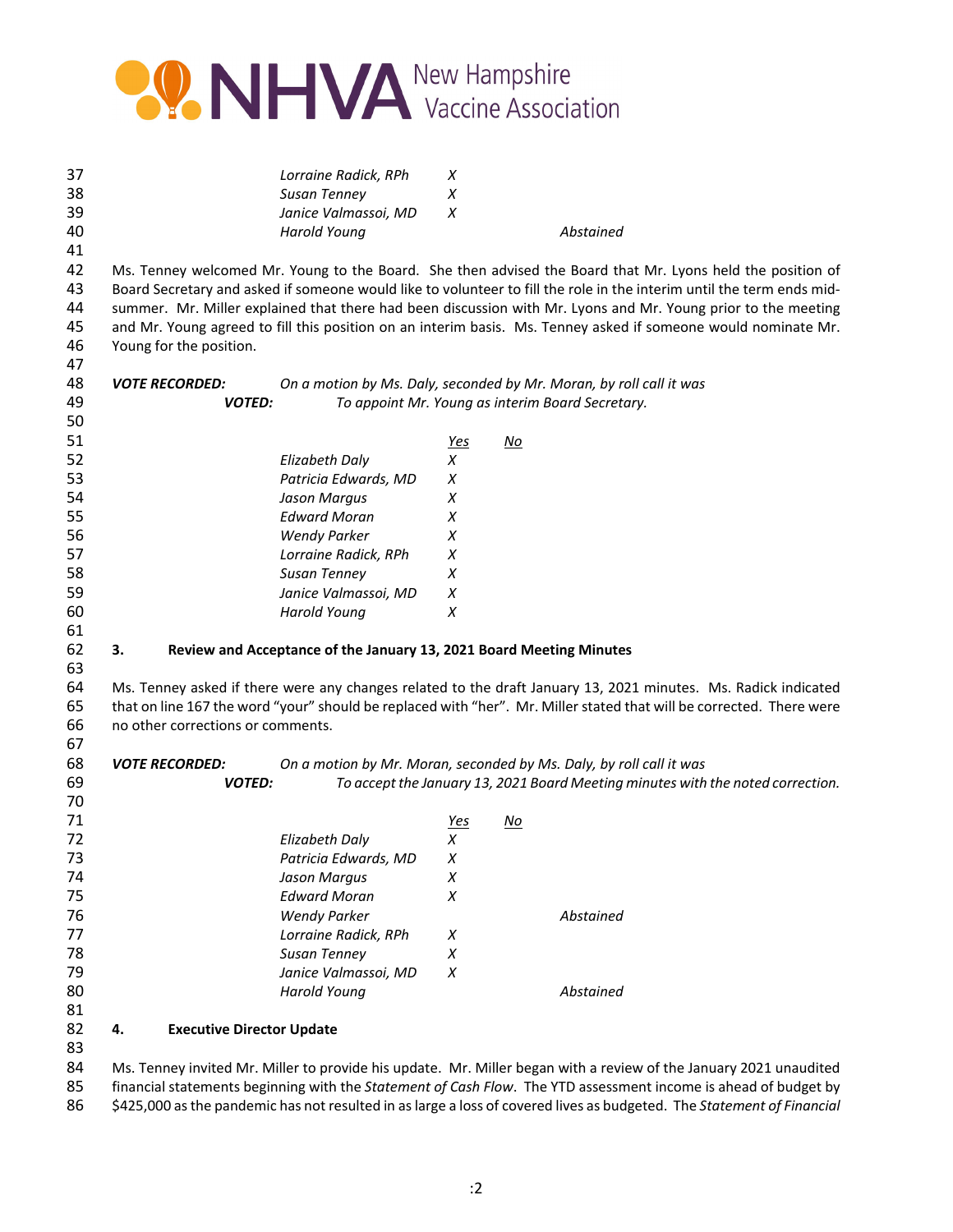

 *Position* demonstrates a solid cash position with total assets of \$21.3M. Mr. Miller stated that the June 2021 payment to the State will increase by approximately \$500,000 due to the final Centers for Disease Control credit amount. This will be revisited with the Audit Committee later this spring. The *Statement of Changes in Net Assets* shows actual income running above budget by \$396,501. On the expense side, expenses are \$14,861 ahead of budget. This is primarily due to unexpended professional fees and office expenses. Mr. Miller stated that the assessment figures for the most recent quarter were not published on the statements as the filings were not due until February 15, 2021. The filings have now all been received, and the average monthly covered lives were 161,564, down slightly from the prior quarter's 163,122, while the TRICARE assessed lives increased to 4,930 from 4,848.

 Mr. Miller then reviewed a series of metrics relating to number of covered lives, Medicaid enrollment, and unemployment. These were first tracked last year when the pandemic was starting and were used to inform the 98 covered lives estimates used in the September 2020 assessment rate setting process.<sup>1</sup> Covered lives continue to decline and have declined 4.6% between Q2 CY2014 and Q4 CY2020. Mr. Miller stated the pandemic has had an impact on covered lives. Additionally, the standard Medicaid line of business has increased by 9,214 child lives since February 2020, and the Granite Advantage Medicaid lives have increased by 17,869 in the same period. Finally, unemployment rates continue to decline both nationally and for New Hampshire in January 2021. The national rate is 6.3% and the New Hampshire rate is 3.6%. Mr. Miller invited the Board members to let him know if there were additional metrics they would like to have tracked.

 Finally, Mr. Miller reviewed two bills from the current legislative session: 1) HB 604 relative to expanding the NH Vaccine Association to include adult vaccines, and 2) HB 572 relative to pharmacist administration of vaccines. A hearing was held in February for HB 604 and NHVA did provide testimony. During an Executive Session of the House Committee, several different amendments were proposed and discussed. Ultimately the decision of the Committee was to retain the HB 604 over the summer to see if the bill's sponsor, Rep. Knirk, could broker an agreement with the pharmacies, payers, and New Futures. Ms. Radick added that the Bill has been totally rewritten after multiple amendments were proposed. Mr. Miller explained that the reason we have been watching HB 572 is that it initially specified a broader age range for vaccine administration that would overlap with NHVA's under age 19 mandate. Ultimately, the bill waslimited to those 18 and older. During an Executive Session this week, the Committee included several points of amended language and recommended the bill be moved to the consent calendar. Ms. Radick reminded the group that pharmacists currently can administer the influenza vaccine down to the age of three.

## **5. Department of Health and Human Services Update**

 Ms. Tenney invited Ms. Daly to provide her update. Ms. Daly began by stating that through the month of February, the DHHS has expended \$10,572,144.50 in this fiscal year. Ms. Daly did not have an update on the number of provider orders for the childhood program, however, she stated that the program appears to have stabilized. 

 Regarding COVID‐19, Ms. Daly stated that as of today, DHHS has provided 332,000 COVID‐19 vaccines of which approximately 230,000 were for the first dose. This translates to approximately 17% of the population starting the vaccine series. This week a third vaccine from Johnson & Johnson was approved. Ms. Daly reminded the group that none of the vaccines with the exception of Pfizer can be administered to children which is approved for use in those 16 and older. She stated that DHHS is currently in phase one with the vaccine rollout, mostly vaccinating people aged 65 and older and the medically vulnerable. At the end of the month / early April, DHHS will begin vaccinating 130 staff working in childcare, kindergarten-12 schools, and youth camps. After that, the distribution with be age based, and by July 1, DHHS anticipates having enough supply to vaccinate a million people in New Hampshire. As more vaccine becomes available, the hospital and public sites will transition distribution to more traditional models of delivery including provider offices, hospital pharmacies, and urgent care locations. Ms. Radick asked if New

<sup>&</sup>lt;sup>1</sup> NOTE: Mr. Miller displayed updated figures from what was in the meeting packet for covered lives and unemployment as these data were not available upon publication of the packet.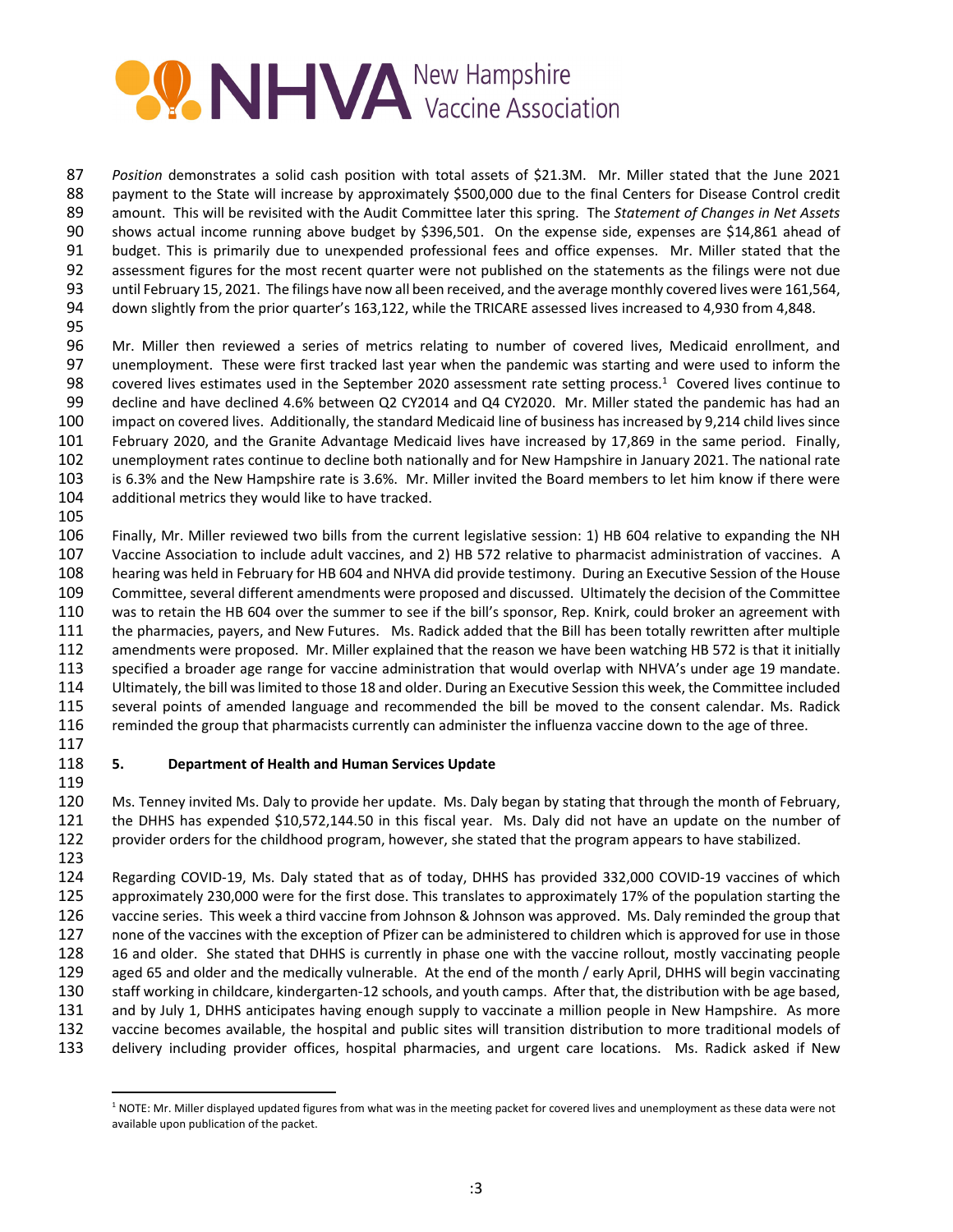

 Hampshire had received any of the Johnson & Johnson vaccine, and Ms. Daly advised that 11,600 doses have been received.

 Dr. Edwards asked Ms. Daly if the vaccine that has been approved for aged 16 and older will eventually be on the 138 provider list to order through the childhood vaccine program as many 16-year-olds are essential workers and she is already receiving requests for it. Ms. Daly stated the plan is to make the vaccine available to provider offices. She 140 indicated that there is enrollment paperwork to be completed to become a COVID-19 vaccine provider that is similar to the enrollment paperwork required for participation in the regular childhood vaccine program. Ms. Daly anticipated it will be at least a few months before the vaccine is distributed to outpatient provider practices.

## **6. Public Comment**

 Ms. Tenney opened the meeting to public comment. Ms. Condon introduced herself stating she was from Bedford and a prior board member. She thanked the group for allowing her to address the Board and she thanked Helms & Company for the work they do on behalf of NHVA and the detailed information they provide the Board and to the 149 public. She then welcomed Mr. Young to the Board, and commented that there was likely no need for the Board to vote to bring Mr. Young onto the Board as he was a payer replacement. Ms. Condon questioned the investment fees shown in the financial statements given NHVA has their investment funds in CDs and in sweep accounts which do not usually have associated fees

 No other members of the public indicated they wished to speak, and Ms. Tenney asked if any member of the Board had any questions or desire to move into an Executive Session. No one indicated the need to move to an Executive Session. Mr. Moran asked for a follow up response to the investment fees question raised by Ms. Condon. Mr. Miller stated these fees are related to the work the Bank of New Hampshire did last spring to invest \$7M into dozens 158 of CDs and to manage those investments. The fees tie back to the Request for Information (RFI) process the Association undertook two years ago. The Audit Committee reviewed the responses and unanimously approved 160 retaining the Bank of New Hampshire<sup>2</sup>. Prior to this work, the Bank of New Hampshire had not been receiving fees for the money in the ICS account and still does not. There were no further questions or comments.

## 

## **7. Adjournment**

 Ms. Tenney asked if there were any additional questions. Hearing none, she asked for a motion to adjourn the meeting.

| 168 | <b>VOTE RECORDED:</b> |                      |            | On a motion by Mr. Moran, seconded by Ms. Daly, by roll call it was |
|-----|-----------------------|----------------------|------------|---------------------------------------------------------------------|
| 169 | <b>VOTED:</b>         |                      |            | To adjourn the Board of Directors meeting at 9:41 a.m.              |
| 170 |                       |                      |            |                                                                     |
| 171 |                       |                      | <u>Yes</u> | No                                                                  |
| 172 |                       | Elizabeth Daly       | X          |                                                                     |
| 173 |                       | Patricia Edwards, MD | X          |                                                                     |
| 174 |                       | Jason Margus         | x          |                                                                     |
| 175 |                       | <b>Edward Moran</b>  | X          |                                                                     |
| 176 |                       | Wendy Parker         | X          |                                                                     |
| 177 |                       | Lorraine Radick, RPh | x          |                                                                     |
| 178 |                       | David Sky            | x          |                                                                     |
| 179 |                       | Susan Tenney         | х          |                                                                     |
| 180 |                       | Janice Valmassoi, MD | X          |                                                                     |
| 181 |                       | Harold Young         | X          |                                                                     |
|     |                       |                      |            |                                                                     |

NOTE: Ms. Condon was a member of the Audit Committee at the time the RFI was issued and reviewed.